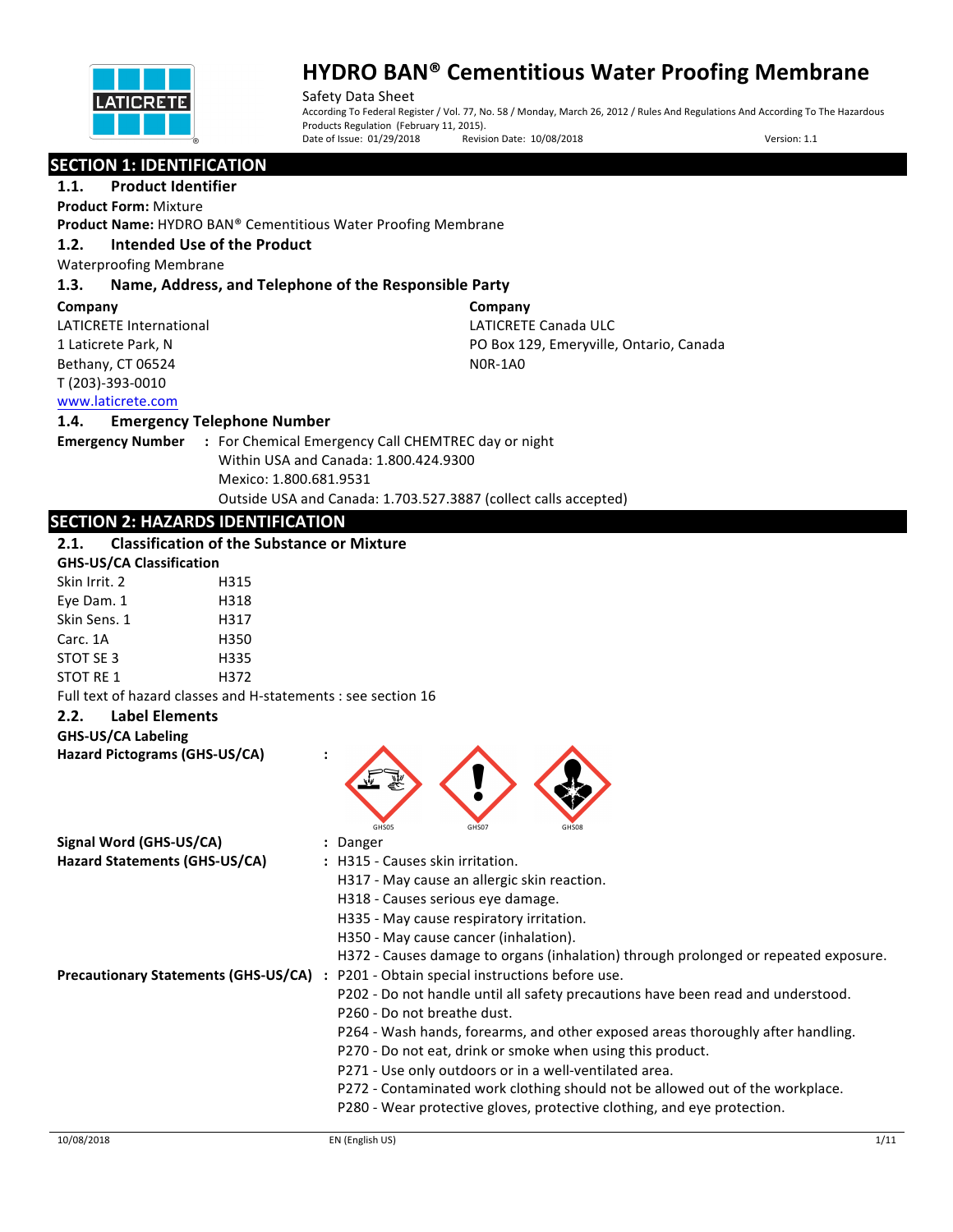Safety Data Sheet

According To Federal Register / Vol. 77, No. 58 / Monday, March 26, 2012 / Rules And Regulations And According To The Hazardous Products Regulation (February 11, 2015).

P302+P352 - IF ON SKIN: Wash with plenty of water.

P304+P340 - IF INHALED: Remove person to fresh air and keep comfortable for breathing.

P305+P351+P338 - IF IN EYES: Rinse cautiously with water for several minutes. Remove contact lenses, if present and easy to do. Continue rinsing.

P308+P313 - If exposed or concerned: Get medical advice/attention.

P310 - Immediately call a POISON CENTER or doctor.

P314 - Get medical advice/attention if you feel unwell.

P321 - Specific treatment (see section 4 on this SDS).

P333+P313 - If skin irritation or rash occurs: Get medical advice/attention.

P362+P364 - Take off contaminated clothing and wash it before reuse.

P403+P233 - Store in a well-ventilated place. Keep container tightly closed.

P405 - Store locked up.

P501 - Dispose of contents/container in accordance with local, regional, national, territorial, provincial, and international regulations.

#### **2.3. Other Hazards**

Exposure may aggravate pre-existing eye, skin, or respiratory conditions.

#### **2.4.** Unknown Acute Toxicity (GHS-US/CA)

No data available

#### **SECTION 3: COMPOSITION/INFORMATION ON INGREDIENTS**

- **3.1. Substance**
- Not applicable

#### **3.2. Mixture**

| <b>Name</b>                 | <b>Product Identifier</b> | $%$ $*$       | <b>GHS Ingredient Classification</b> |
|-----------------------------|---------------------------|---------------|--------------------------------------|
| Quartz                      | (CAS-No.) 14808-60-7      | $39.8 - 79.7$ | Carc. 1A, H350                       |
|                             |                           |               | <b>STOT SE 3, H335</b>               |
|                             |                           |               | <b>STOT RE 1, H372</b>               |
| Limestone                   | (CAS-No.) 1317-65-3       | $0.03 - 39.9$ | Not classified                       |
| Cement, portland, chemicals | (CAS-No.) 65997-15-1      | 25            | Skin Irrit. 2, H315                  |
|                             |                           |               | Eye Dam. 1, H318                     |
|                             |                           |               | Skin Sens. 1, H317                   |
| Calcium oxide               | (CAS-No.) 1305-78-8       | $0.03 - 24.9$ | Skin Irrit. 2, H315                  |
|                             |                           |               | Eye Dam. 1, H318                     |
|                             |                           |               | <b>STOT SE 3, H335</b>               |
|                             |                           |               | Aquatic Acute 3, H402                |
| Magnesium oxide (MgO)       | (CAS-No.) 1309-48-4       | $0.03 - 24.9$ | Not classified                       |
| Calcium sulfate hemihydrate | (CAS-No.) 13397-24-5      | $0.03 - 24.9$ | Not classified                       |

Full text of H-phrases: see section 16

\*Percentages are listed in weight by weight percentage (w/w%) for liquid and solid ingredients. Gas ingredients are listed in volume by volume percentage (v/v%).

#### **SECTION 4: FIRST AID MEASURES**

#### **4.1. Description of First-aid Measures**

General: Never give anything by mouth to an unconscious person. If you feel unwell, seek medical advice (show the label where possible).

Inhalation: When symptoms occur: go into open air and ventilate suspected area. Obtain medical attention if breathing difficulty persists.

Skin Contact: Remove contaminated clothing. Immediately drench affected area with water for at least 15 minutes. If exposed or concerned: Get medical advice/attention.

Eye Contact: Immediately rinse with water for at least 30 minutes. Remove contact lenses, if present and easy to do. Continue rinsing. Get immediate medical advice/attention.

**Ingestion:** Rinse mouth. Do NOT induce vomiting. Obtain medical attention.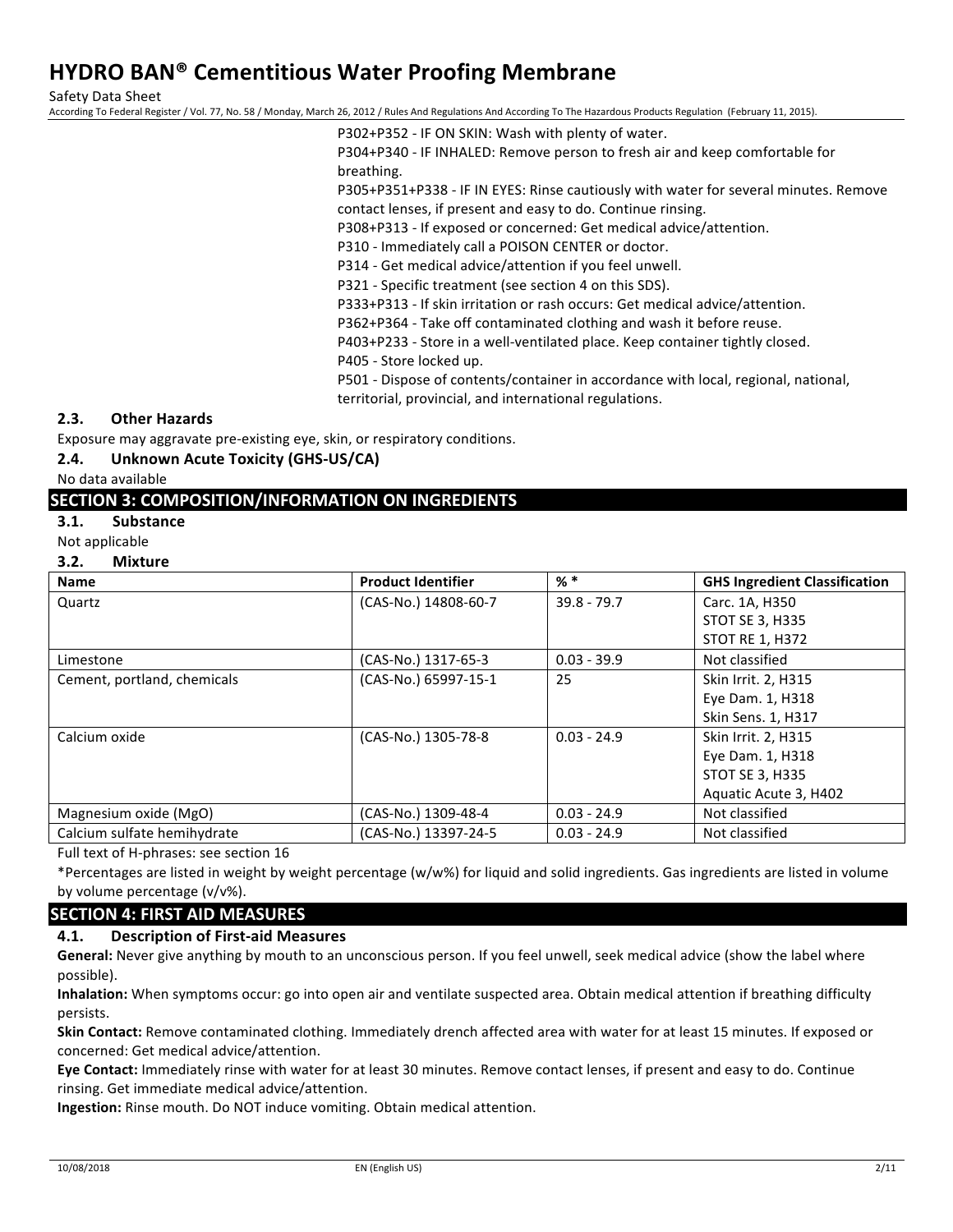Safety Data Sheet

According To Federal Register / Vol. 77, No. 58 / Monday, March 26, 2012 / Rules And Regulations And According To The Hazardous Products Regulation (February 11, 2015).

#### **4.2.** Most Important Symptoms and Effects Both Acute and Delayed

General: May cause respiratory irritation. May cause cancer. Causes damage to organs through prolonged or repeated exposure. Skin sensitization. Causes skin irritation. Causes serious eye damage.

**Inhalation:** Dust may be harmful or cause irritation. Irritation of the respiratory tract and the other mucous membranes.

**Skin Contact:** May cause an allergic skin reaction. Redness, pain, swelling, itching, burning, dryness, and dermatitis.

**Eye Contact:** Causes permanent damage to the cornea, iris, or conjunctiva.

**Ingestion:** Ingestion may cause adverse effects.

**Chronic Symptoms:** May cause cancer by inhalation. Causes damage to organs through prolonged or repeated exposure (inhalation). Repeated exposure to respirable (airborne) crystalline silica dust will cause lung damage in the form of silicosis.

#### **4.3. Indication of Any Immediate Medical Attention and Special Treatment Needed**

#### If exposed or concerned, get medical advice and attention. If medical advice is needed, have product container or label at hand.

#### **SECTION 5: FIRE-FIGHTING MEASURES**

#### **5.1. Extinguishing Media**

**Suitable Extinguishing Media:** Water spray, fog, carbon dioxide (CO<sub>2</sub>), alcohol-resistant foam, or dry chemical.

**Unsuitable Extinguishing Media:** Do not use a heavy water stream. Use of heavy stream of water may spread fire.

#### **5.2.** Special Hazards Arising From the Substance or Mixture

**Fire Hazard:** Not considered flammable but may burn at high temperatures.

**Explosion Hazard: Product is not explosive.** 

**Reactivity:** Hazardous reactions will not occur under normal conditions.

#### **5.3. Advice for Firefighters**

**Precautionary Measures Fire:** Exercise caution when fighting any chemical fire.

**Firefighting Instructions:** Use water spray or fog for cooling exposed containers.

Protection During Firefighting: Do not enter fire area without proper protective equipment, including respiratory protection.

Hazardous Combustion Products: Carbon oxides (CO, CO<sub>2</sub>). Sulfur oxides. Metal oxides. Silicon oxides. Formaldehyde. Hydrocarbons. **Reference to Other Sections** 

Refer to Section 9 for flammability properties.

#### **SECTION 6: ACCIDENTAL RELEASE MEASURES**

#### **6.1.** Personal Precautions, Protective Equipment and Emergency Procedures

General Measures: Do not breathe dust. Do not get in eyes, on skin, or on clothing. Do not handle until all safety precautions have been read and understood.

#### **6.1.1.** For Non-Emergency Personnel

**Protective Equipment:** Use appropriate personal protective equipment (PPE).

**Emergency Procedures:** Evacuate unnecessary personnel.

#### **6.1.2.** For Emergency Personnel

Protective Equipment: Equip cleanup crew with proper protection.

**Emergency Procedures:** Ventilate area. Upon arrival at the scene, a first responder is expected to recognize the presence of dangerous goods, protect oneself and the public, secure the area, and call for the assistance of trained personnel as soon as conditions permit.

#### **6.2. Environmental Precautions**

Prevent entry to sewers and public waters.

#### **6.3.** Methods and Materials for Containment and Cleaning Up

For Containment: Contain solid spills with appropriate barriers and prevent migration and entry into sewers or streams.

**Methods for Cleaning Up:** Clean up spills immediately and dispose of waste safely. Recover the product by vacuuming, shoveling or sweeping. Transfer spilled material to a suitable container for disposal. Contact competent authorities after a spill.

#### **6.4. Reference to Other Sections**

See Section 8 for exposure controls and personal protection and Section 13 for disposal considerations.

#### **SECTION 7: HANDLING AND STORAGE**

### **7.1.** Precautions for Safe Handling

**Precautions for Safe Handling:** Wash hands and other exposed areas with mild soap and water before eating, drinking or smoking and when leaving work. Obtain special instructions before use. Do not handle until all safety precautions have been read and understood. Do not breathe dust. Do not get in eyes, on skin, or on clothing. Avoid creating or spreading dust. Keep away from heat, sparks, open flames, hot surfaces. - No smoking.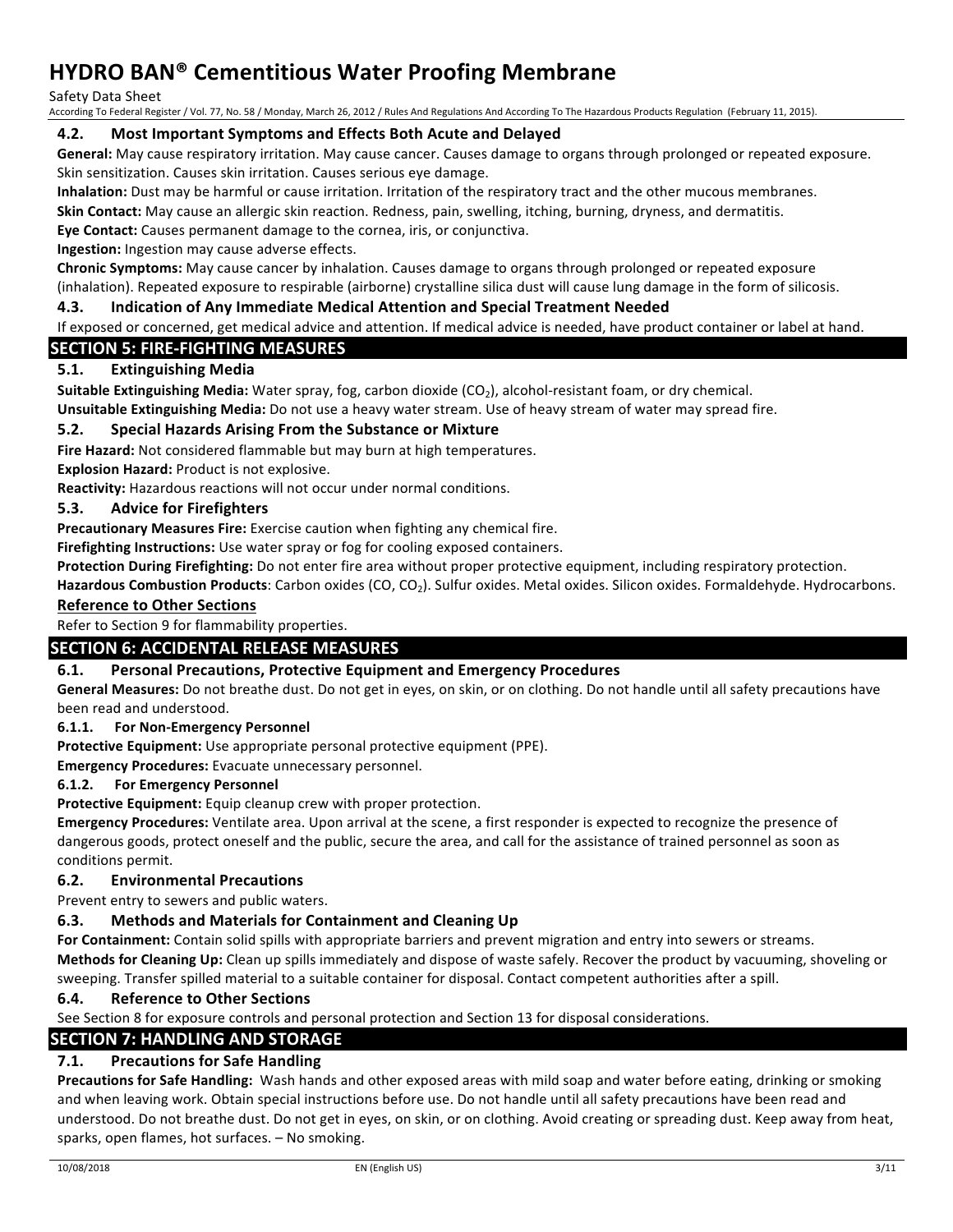Safety Data Sheet

According To Federal Register / Vol. 77, No. 58 / Monday, March 26, 2012 / Rules And Regulations And According To The Hazardous Products Regulation (February 11, 2015).

**Hygiene Measures:** Handle in accordance with good industrial hygiene and safety procedures.

#### **7.2. Conditions for Safe Storage, Including Any Incompatibilities**

**Technical Measures:** Comply with applicable regulations.

**Storage Conditions:** Keep container closed when not in use. Store in a dry, cool place. Keep/Store away from direct sunlight, extremely high or low temperatures and incompatible materials. Store locked up/in a secure area.

**Incompatible Materials:** Strong acids, strong bases, strong oxidizers.

#### **7.3.** Specific End Use(s)

Waterproofing Membrane

#### **SECTION 8: EXPOSURE CONTROLS/PERSONAL PROTECTION**

#### **8.1. Control Parameters**

For substances listed in section 3 that are not listed here, there are no established Exposure limits from the manufacturer, supplier, importer, or the appropriate advisory agency including: ACGIH (TLV), AIHA (WEEL), NIOSH (REL), OSHA (PEL), or Canadian provincial governments.

| Quartz (14808-60-7)                |                                      |                                                                     |  |  |
|------------------------------------|--------------------------------------|---------------------------------------------------------------------|--|--|
| <b>USA ACGIH</b>                   | ACGIH TWA (mg/m <sup>3</sup> )       | 0.025 mg/m <sup>3</sup> (respirable particulate matter)             |  |  |
| <b>USA ACGIH</b>                   | <b>ACGIH chemical category</b>       | A2 - Suspected Human Carcinogen                                     |  |  |
| <b>USA OSHA</b>                    | OSHA PEL (TWA) (mg/m <sup>3</sup> )  | 50 $\mu$ g/m <sup>3</sup>                                           |  |  |
| <b>USA NIOSH</b>                   | NIOSH REL (TWA) (mg/m <sup>3</sup> ) | 0.05 mg/m <sup>3</sup> (respirable dust)                            |  |  |
| <b>USA IDLH</b>                    | US IDLH (mg/m <sup>3</sup> )         | 50 mg/m <sup>3</sup> (respirable dust)                              |  |  |
| <b>Alberta</b>                     | OEL TWA (mg/m <sup>3</sup> )         | 0.025 mg/m <sup>3</sup> (respirable particulate)                    |  |  |
| <b>British Columbia</b>            | OEL TWA (mg/m <sup>3</sup> )         | 0.025 mg/m <sup>3</sup> (respirable)                                |  |  |
| <b>Manitoba</b>                    | OEL TWA (mg/m <sup>3</sup> )         | 0.025 mg/m <sup>3</sup> (respirable particulate matter)             |  |  |
| <b>New Brunswick</b>               | OEL TWA (mg/m <sup>3</sup> )         | 0.1 mg/m <sup>3</sup> (respirable fraction)                         |  |  |
| <b>Newfoundland &amp; Labrador</b> | OEL TWA (mg/m <sup>3</sup> )         | 0.025 mg/m <sup>3</sup> (respirable particulate matter)             |  |  |
| Nova Scotia                        | OEL TWA (mg/m <sup>3</sup> )         | 0.025 mg/m <sup>3</sup> (respirable particulate matter)             |  |  |
| <b>Nunavut</b>                     | OEL TWA (mg/m <sup>3</sup> )         | $0.05$ mg/m <sup>3</sup> (respirable fraction)                      |  |  |
| <b>Northwest Territories</b>       | OEL TWA (mg/m <sup>3</sup> )         | 0.05 mg/m <sup>3</sup> (respirable fraction)                        |  |  |
| Ontario                            | OEL TWA (mg/m <sup>3</sup> )         | 0.1 mg/m <sup>3</sup> (designated substances regulation-respirable) |  |  |
| <b>Prince Edward Island</b>        | OEL TWA (mg/m <sup>3</sup> )         | 0.025 mg/m <sup>3</sup> (respirable particulate matter)             |  |  |
| Québec                             | VEMP (mg/m <sup>3</sup> )            | 0.1 mg/m <sup>3</sup> (respirable dust)                             |  |  |
| Saskatchewan                       | OEL TWA (mg/m <sup>3</sup> )         | 0.05 mg/m <sup>3</sup> (respirable fraction)                        |  |  |
| Yukon                              | OEL TWA (mg/m <sup>3</sup> )         | 300 particle/mL                                                     |  |  |
| Limestone (1317-65-3)              |                                      |                                                                     |  |  |
| <b>USA OSHA</b>                    | OSHA PEL (TWA) (mg/m <sup>3</sup> )  | 15 mg/m <sup>3</sup> (total dust)                                   |  |  |
|                                    |                                      | 5 mg/m <sup>3</sup> (respirable fraction)                           |  |  |
| <b>USA NIOSH</b>                   | NIOSH REL (TWA) (mg/m <sup>3</sup> ) | 10 mg/m <sup>3</sup> (total dust)                                   |  |  |
|                                    |                                      | 5 mg/m <sup>3</sup> (respirable dust)                               |  |  |
| <b>Alberta</b>                     | OEL TWA (mg/m <sup>3</sup> )         | $10 \text{ mg/m}^3$                                                 |  |  |
| <b>British Columbia</b>            | OEL STEL (mg/m <sup>3</sup> )        | $20 \,\mathrm{mg/m}^3$ (total dust)                                 |  |  |
| <b>British Columbia</b>            | OEL TWA (mg/m <sup>3</sup> )         | 10 mg/m <sup>3</sup> (total dust)                                   |  |  |
|                                    |                                      | 3 mg/m <sup>3</sup> (respirable fraction)                           |  |  |
| <b>New Brunswick</b>               | OEL TWA (mg/m <sup>3</sup> )         | 10 mg/m <sup>3</sup> (particulate matter containing no Asbestos and |  |  |
|                                    |                                      | <1% Crystalline silica)                                             |  |  |
| <b>Nunavut</b>                     | OEL STEL (mg/m <sup>3</sup> )        | 20 mg/m $3$                                                         |  |  |
| <b>Nunavut</b>                     | OEL TWA (mg/m <sup>3</sup> )         | $10 \text{ mg/m}^3$                                                 |  |  |
| <b>Northwest Territories</b>       | OEL STEL (mg/m <sup>3</sup> )        | $20$ mg/m <sup>3</sup>                                              |  |  |
| <b>Northwest Territories</b>       | OEL TWA (mg/m <sup>3</sup> )         | $10 \text{ mg/m}^3$                                                 |  |  |
| Québec                             | VEMP $(mg/m3)$                       | 10 mg/m <sup>3</sup> (Limestone, containing no Asbestos and <1%     |  |  |
|                                    |                                      | Crystalline silica-total dust)                                      |  |  |
| Saskatchewan                       | OEL STEL (mg/m <sup>3</sup> )        | $20 \text{ mg/m}^3$                                                 |  |  |
| Saskatchewan                       | OEL TWA (mg/m <sup>3</sup> )         | $10 \text{ mg/m}^3$                                                 |  |  |
| Yukon                              | OEL STEL (mg/m <sup>3</sup> )        | $20 \text{ mg/m}^3$                                                 |  |  |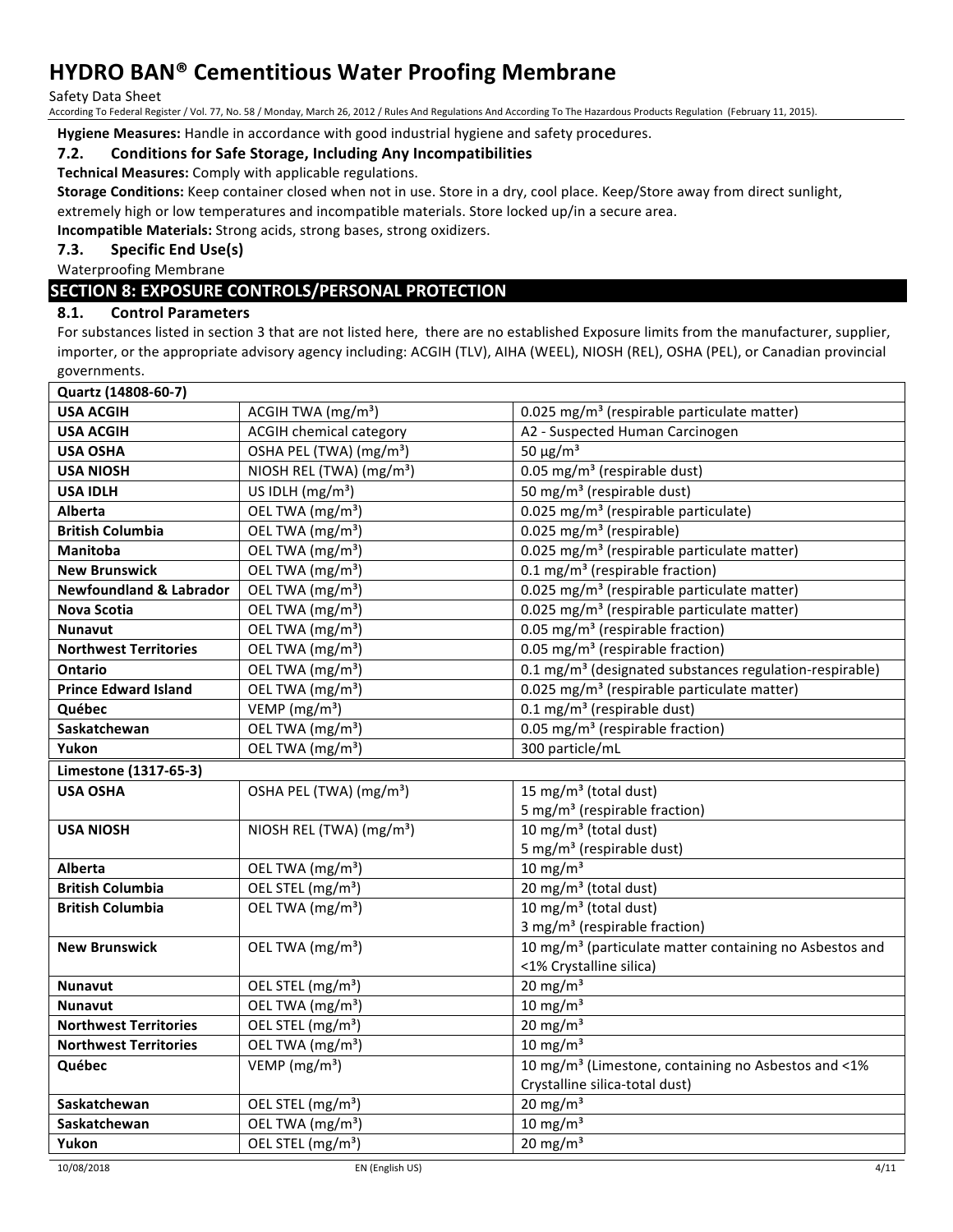Safety Data Sheet

According To Federal Register / Vol. 77, No. 58 / Monday, March 26, 2012 / Rules And Regulations And According To The Hazardous Products Regulation (February 11, 2015).

| Yukon                                    | OEL TWA (mg/m <sup>3</sup> )         | 30 mppcf                                                            |  |  |  |
|------------------------------------------|--------------------------------------|---------------------------------------------------------------------|--|--|--|
|                                          |                                      | $10 \text{ mg/m}^3$                                                 |  |  |  |
| Calcium oxide (1305-78-8)                |                                      |                                                                     |  |  |  |
| <b>USA ACGIH</b>                         | ACGIH TWA (mg/m <sup>3</sup> )       | $2 \text{ mg/m}^3$                                                  |  |  |  |
| <b>USA OSHA</b>                          | OSHA PEL (TWA) (mg/m <sup>3</sup> )  | 5 mg/ $m3$                                                          |  |  |  |
| <b>USA NIOSH</b>                         | NIOSH REL (TWA) (mg/m <sup>3</sup> ) | $2 \text{ mg/m}^3$                                                  |  |  |  |
| <b>USA IDLH</b>                          | US IDLH (mg/m <sup>3</sup> )         | $25 \text{ mg/m}^3$                                                 |  |  |  |
| <b>Alberta</b>                           | OEL TWA (mg/m <sup>3</sup> )         | 2 mg/ $m3$                                                          |  |  |  |
| <b>British Columbia</b>                  | OEL TWA (mg/m <sup>3</sup> )         | 2 mg/ $m3$                                                          |  |  |  |
| <b>Manitoba</b>                          | OEL TWA (mg/m <sup>3</sup> )         | $2 \text{ mg/m}^3$                                                  |  |  |  |
| <b>New Brunswick</b>                     | OEL TWA (mg/m <sup>3</sup> )         | $2 \text{ mg/m}^3$                                                  |  |  |  |
| <b>Newfoundland &amp; Labrador</b>       | OEL TWA (mg/m <sup>3</sup> )         | $2 \text{ mg/m}^3$                                                  |  |  |  |
| <b>Nova Scotia</b>                       | OEL TWA (mg/m <sup>3</sup> )         | 2 mg/ $m3$                                                          |  |  |  |
| <b>Nunavut</b>                           | OEL STEL (mg/m <sup>3</sup> )        | $4 \text{ mg/m}^3$                                                  |  |  |  |
| <b>Nunavut</b>                           | OEL TWA (mg/m <sup>3</sup> )         | $2 \text{ mg/m}^3$                                                  |  |  |  |
| <b>Northwest Territories</b>             | OEL STEL (mg/m <sup>3</sup> )        | $4 \text{ mg/m}^3$                                                  |  |  |  |
| <b>Northwest Territories</b>             | OEL TWA (mg/m <sup>3</sup> )         | $2$ mg/m <sup>3</sup>                                               |  |  |  |
| Ontario                                  | OEL TWA (mg/m <sup>3</sup> )         | $2$ mg/m <sup>3</sup>                                               |  |  |  |
| <b>Prince Edward Island</b>              | OEL TWA (mg/m <sup>3</sup> )         | 2 mg/ $m3$                                                          |  |  |  |
| Québec                                   | VEMP (mg/m <sup>3</sup> )            | $2$ mg/m <sup>3</sup>                                               |  |  |  |
| Saskatchewan                             | OEL STEL (mg/m <sup>3</sup> )        | 4 mg/ $m3$                                                          |  |  |  |
| Saskatchewan                             | OEL TWA (mg/m <sup>3</sup> )         | $2 \text{ mg/m}^3$                                                  |  |  |  |
| Yukon                                    | OEL STEL (mg/m <sup>3</sup> )        | $4$ mg/m <sup>3</sup>                                               |  |  |  |
| Yukon                                    | OEL TWA (mg/m <sup>3</sup> )         | $2 \text{ mg/m}^3$                                                  |  |  |  |
| Cement, portland, chemicals (65997-15-1) |                                      |                                                                     |  |  |  |
| <b>USA ACGIH</b>                         | ACGIH TWA (mg/m <sup>3</sup> )       | 1 mg/m <sup>3</sup> (particulate matter containing no asbestos and  |  |  |  |
|                                          |                                      | <1% crystalline silica, respirable particulate matter)              |  |  |  |
| <b>USA ACGIH</b>                         | <b>ACGIH chemical category</b>       | Not Classifiable as a Human Carcinogen                              |  |  |  |
| <b>USA OSHA</b>                          | OSHA PEL (TWA) (mg/m <sup>3</sup> )  | 15 mg/m <sup>3</sup> (total dust)                                   |  |  |  |
|                                          |                                      | 5 mg/m <sup>3</sup> (respirable fraction)                           |  |  |  |
| <b>USA NIOSH</b>                         | NIOSH REL (TWA) (mg/m <sup>3</sup> ) | 10 mg/m <sup>3</sup> (total dust)                                   |  |  |  |
|                                          |                                      | 5 mg/m <sup>3</sup> (respirable dust)                               |  |  |  |
| <b>USA IDLH</b>                          | US IDLH $(mg/m3)$                    | 5000 mg/m <sup>3</sup>                                              |  |  |  |
| Alberta                                  | OEL TWA (mg/m <sup>3</sup> )         | $10 \text{ mg/m}^3$                                                 |  |  |  |
| <b>British Columbia</b>                  | OEL TWA (mg/m <sup>3</sup> )         | 1 mg/m <sup>3</sup> (particulate matter containing no Asbestos and  |  |  |  |
|                                          |                                      | <1% Crystalline silica-respirable particulate)                      |  |  |  |
| Manitoba                                 | OEL TWA (mg/m <sup>3</sup> )         | 1 mg/m <sup>3</sup> (particulate matter containing no Asbestos and  |  |  |  |
|                                          |                                      | <1% Crystalline silica-respirable particulate matter)               |  |  |  |
| <b>New Brunswick</b>                     | OEL TWA (mg/m <sup>3</sup> )         | 10 mg/m <sup>3</sup> (particulate matter containing no Asbestos and |  |  |  |
|                                          |                                      | <1% Crystalline silica)                                             |  |  |  |
| <b>Newfoundland &amp; Labrador</b>       | OEL TWA (mg/m <sup>3</sup> )         | 1 mg/m <sup>3</sup> (particulate matter containing no Asbestos and  |  |  |  |
|                                          |                                      | <1% Crystalline silica-respirable particulate matter)               |  |  |  |
| Nova Scotia                              | OEL TWA (mg/m <sup>3</sup> )         | 1 mg/m <sup>3</sup> (particulate matter containing no Asbestos and  |  |  |  |
|                                          |                                      | <1% Crystalline silica-respirable particulate matter)               |  |  |  |
| <b>Nunavut</b>                           | OEL STEL (mg/m <sup>3</sup> )        | $20 \text{ mg/m}^3$                                                 |  |  |  |
| <b>Nunavut</b>                           | OEL TWA (mg/m <sup>3</sup> )         | $10 \text{ mg/m}^3$                                                 |  |  |  |
| <b>Northwest Territories</b>             | OEL STEL (mg/m <sup>3</sup> )        | $20 \text{ mg/m}^3$                                                 |  |  |  |
| <b>Northwest Territories</b>             | OEL TWA (mg/m <sup>3</sup> )         | $10 \text{ mg/m}^3$                                                 |  |  |  |
| Ontario                                  | OEL TWA (mg/m <sup>3</sup> )         | 1 mg/m <sup>3</sup> (containing no Asbestos and <1% Crystalline     |  |  |  |
|                                          |                                      | silica-respirable)                                                  |  |  |  |
| <b>Prince Edward Island</b>              | OEL TWA (mg/m <sup>3</sup> )         | 1 mg/m <sup>3</sup> (particulate matter containing no Asbestos and  |  |  |  |
|                                          |                                      | <1% Crystalline silica-respirable particulate matter)               |  |  |  |

10/08/2018 EN (English US) 5/11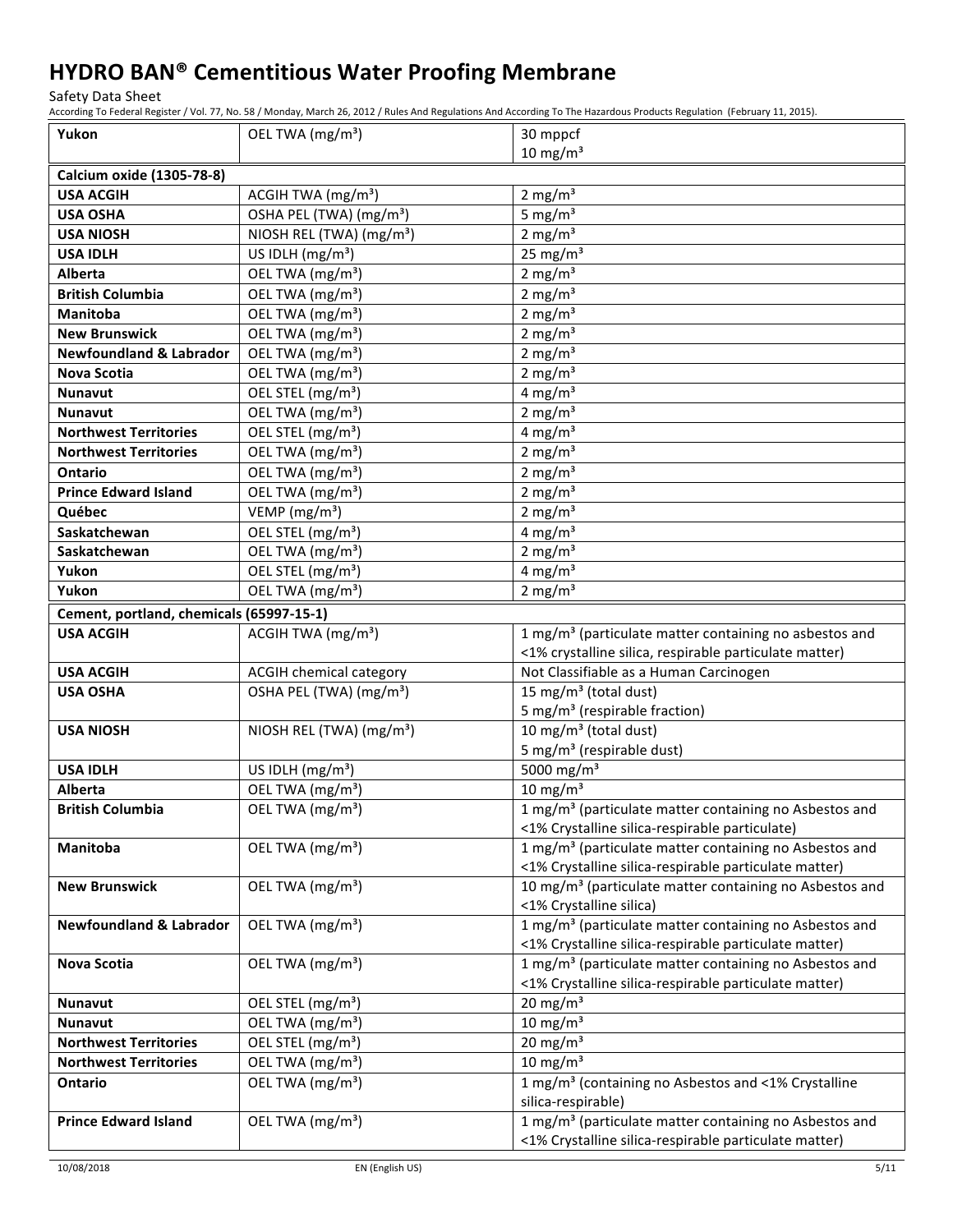Safety Data Sheet

According To Federal Register / Vol. 77, No. 58 / Monday, March 26, 2012 / Rules And Regulations And According To The Hazardous Products Regulation (February 11, 2015).

| Québec                                   | VEMP ( $mg/m3$ )                     | 10 mg/m <sup>3</sup> (containing no Asbestos and <1% Crystalline |
|------------------------------------------|--------------------------------------|------------------------------------------------------------------|
|                                          |                                      | silica-total dust)                                               |
|                                          |                                      | 5 mg/m <sup>3</sup> (containing no Asbestos and <1% Crystalline  |
|                                          |                                      | silica-respirable dust)                                          |
| Saskatchewan                             | OEL STEL (mg/m <sup>3</sup> )        | $20$ mg/m <sup>3</sup>                                           |
| Saskatchewan                             | OEL TWA (mg/m <sup>3</sup> )         | $10 \text{ mg/m}^3$                                              |
| Yukon                                    | OEL STEL (mg/m <sup>3</sup> )        | $20$ mg/m <sup>3</sup>                                           |
| Yukon                                    | OEL TWA (mg/m <sup>3</sup> )         | 30 mppcf                                                         |
|                                          |                                      | $10 \text{ mg/m}^3$                                              |
| Magnesium oxide (MgO) (1309-48-4)        |                                      |                                                                  |
| <b>USA ACGIH</b>                         | ACGIH TWA (mg/m <sup>3</sup> )       | 10 mg/m <sup>3</sup> (inhalable particulate matter)              |
| <b>USA ACGIH</b>                         | <b>ACGIH chemical category</b>       | Not Classifiable as a Human Carcinogen                           |
| <b>USA OSHA</b>                          | OSHA PEL (TWA) (mg/m <sup>3</sup> )  | 15 mg/m <sup>3</sup> (fume, total particulate)                   |
| <b>USA IDLH</b>                          | US IDLH (mg/m <sup>3</sup> )         | 750 mg/m <sup>3</sup> (fume)                                     |
| <b>Alberta</b>                           | OEL TWA (mg/m <sup>3</sup> )         | $10$ mg/m <sup>3</sup> (fume)                                    |
| <b>British Columbia</b>                  | OEL STEL (mg/m <sup>3</sup> )        | 10 mg/m <sup>3</sup> (respirable dust and fume)                  |
| <b>British Columbia</b>                  | OEL TWA (mg/m <sup>3</sup> )         | 10 mg/m <sup>3</sup> (fume, inhalable)                           |
|                                          |                                      | 3 mg/m <sup>3</sup> (respirable dust and fume)                   |
| <b>Manitoba</b>                          | OEL TWA (mg/m <sup>3</sup> )         | 10 mg/m <sup>3</sup> (inhalable particulate matter)              |
| <b>New Brunswick</b>                     | OEL TWA (mg/m <sup>3</sup> )         | 10 mg/m $3$ (fume)                                               |
| <b>Newfoundland &amp; Labrador</b>       | OEL TWA (mg/m <sup>3</sup> )         | 10 mg/m <sup>3</sup> (inhalable particulate matter)              |
| <b>Nova Scotia</b>                       | OEL TWA (mg/m <sup>3</sup> )         | 10 mg/m <sup>3</sup> (inhalable particulate matter)              |
| <b>Nunavut</b>                           | OEL STEL (mg/m <sup>3</sup> )        | 20 mg/m <sup>3</sup> (inhalable fraction)                        |
| <b>Nunavut</b>                           | OEL TWA (mg/m <sup>3</sup> )         | 10 mg/m <sup>3</sup> (inhalable fraction)                        |
| <b>Northwest Territories</b>             | OEL STEL (mg/m <sup>3</sup> )        | 20 mg/m <sup>3</sup> (inhalable fraction)                        |
| <b>Northwest Territories</b>             | OEL TWA (mg/m <sup>3</sup> )         | 10 mg/m <sup>3</sup> (inhalable fraction)                        |
| <b>Ontario</b>                           | OEL TWA (mg/m <sup>3</sup> )         | 10 mg/m <sup>3</sup> (inhalable)                                 |
| <b>Prince Edward Island</b>              | OEL TWA (mg/m <sup>3</sup> )         | 10 mg/m <sup>3</sup> (inhalable particulate matter)              |
| Québec                                   | VEMP (mg/m <sup>3</sup> )            | 10 mg/m $3$ (fume)                                               |
| Saskatchewan                             | OEL STEL (mg/m <sup>3</sup> )        | 20 mg/m <sup>3</sup> (inhalable fraction)                        |
| Saskatchewan                             | OEL TWA (mg/m <sup>3</sup> )         | 10 mg/m <sup>3</sup> (inhalable fraction)                        |
| Yukon                                    | OEL STEL (mg/m <sup>3</sup> )        | $10 \text{ mg/m}^3$ (fume)                                       |
| Yukon                                    | OEL TWA (mg/m <sup>3</sup> )         | 10 mg/m $3$ (fume)                                               |
| Calcium sulfate hemihydrate (13397-24-5) |                                      |                                                                  |
| <b>USA ACGIH</b>                         | ACGIH TWA (mg/m <sup>3</sup> )       | 10 mg/m <sup>3</sup> (inhalable particulate matter)              |
| <b>USA OSHA</b>                          | OSHA PEL (TWA) (mg/m <sup>3</sup> )  | 15 mg/m <sup>3</sup> (total dust)                                |
|                                          |                                      | 5 mg/m <sup>3</sup> (respirable fraction)                        |
| <b>USA NIOSH</b>                         | NIOSH REL (TWA) (mg/m <sup>3</sup> ) | 10 mg/m <sup>3</sup> (total dust)                                |
|                                          |                                      | 5 mg/m <sup>3</sup> (respirable dust)                            |
| Alberta                                  | OEL TWA (mg/m <sup>3</sup> )         | $10 \text{ mg/m}^3$                                              |
| <b>British Columbia</b>                  | OEL STEL (mg/m <sup>3</sup> )        | 20 mg/m <sup>3</sup> (total dust)                                |
| <b>British Columbia</b>                  | OEL TWA (mg/m <sup>3</sup> )         | 10 mg/m <sup>3</sup> (total dust)                                |
|                                          |                                      | 3 mg/m <sup>3</sup> (respirable fraction)                        |
| Manitoba                                 | OEL TWA (mg/m <sup>3</sup> )         | 10 mg/m <sup>3</sup> (inhalable particulate matter)              |
| <b>Newfoundland &amp; Labrador</b>       | OEL TWA (mg/m <sup>3</sup> )         | 10 mg/m <sup>3</sup> (inhalable particulate matter)              |
| <b>Nova Scotia</b>                       | OEL TWA (mg/m <sup>3</sup> )         | 10 mg/m <sup>3</sup> (inhalable particulate matter)              |
| <b>Ontario</b>                           | OEL TWA (mg/m <sup>3</sup> )         | 10 mg/m <sup>3</sup> (inhalable)                                 |
| <b>Prince Edward Island</b>              | OEL TWA (mg/m <sup>3</sup> )         | 10 mg/m <sup>3</sup> (inhalable particulate matter)              |
| Québec                                   | VEMP ( $mg/m3$ )                     | 10 mg/m <sup>3</sup> (containing no Asbestos and <1% Crystalline |
|                                          |                                      | silica-total dust)                                               |
|                                          |                                      | 5 mg/m <sup>3</sup> (containing no Asbestos and <1% Crystalline  |
|                                          |                                      | silica-respirable dust)                                          |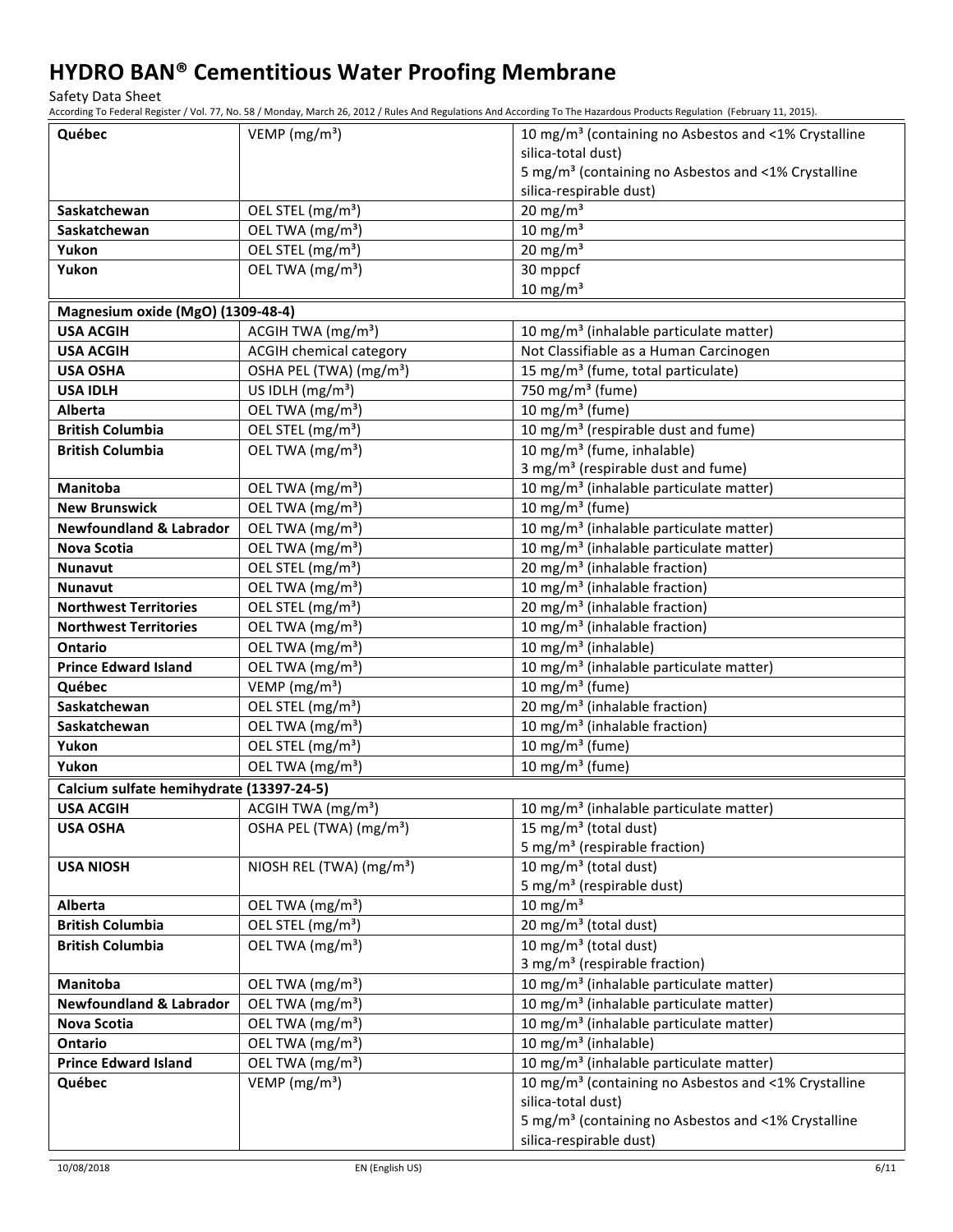Safety Data Sheet

According To Federal Register / Vol. 77, No. 58 / Monday, March 26, 2012 / Rules And Regulations And According To The Hazardous Products Regulation (February 11, 2015).

| <b>Saskatchewan</b>                | OEL STEL (mg/m <sup>3</sup> )       | $20 \text{ mg/m}^3$                                                                                                                                    |  |  |
|------------------------------------|-------------------------------------|--------------------------------------------------------------------------------------------------------------------------------------------------------|--|--|
| <b>Saskatchewan</b>                | OEL TWA (mg/m <sup>3</sup> )        | $10 \text{ mg/m}^3$                                                                                                                                    |  |  |
| Yukon                              | OEL STEL (mg/m <sup>3</sup> )       | $20 \text{ mg/m}^3$                                                                                                                                    |  |  |
| Yukon                              | OEL TWA $(mg/m3)$                   | 30 mppcf                                                                                                                                               |  |  |
|                                    |                                     | 10 mg/m $3$                                                                                                                                            |  |  |
| Silica, crystalline (general form) |                                     |                                                                                                                                                        |  |  |
| <b>USA OSHA</b>                    | OSHA PEL (TWA) (mg/m <sup>3</sup> ) | 50 $\mu$ g/m <sup>3</sup> (excludes construction work, agricultural<br>operations, and exposures that result from the processing<br>of sorptive clays) |  |  |

#### **8.2. Exposure Controls**

Appropriate Engineering Controls: Emergency eye wash fountains and safety showers should be available in the immediate vicinity of any potential exposure. Ensure adequate ventilation, especially in confined areas. Ensure all national/local regulations are observed. In accordance with the National Materials Advisory Board (NMAB) 353-3-80, Classification of Combustible Dusts in Accordance with the National Electrical Code, this material is not an appreciable explosion hazard requiring electrical equipment suitable for Class II locations.

Personal Protective Equipment: Gloves. Protective clothing. Protective goggles. Insufficient ventilation: wear respiratory protection.



**Materials for Protective Clothing:** Chemically resistant materials and fabrics.

**Hand Protection:** Wear protective gloves.

**Eye and Face Protection:** Chemical safety goggles.

**Skin and Body Protection:** Wear suitable protective clothing.

**Respiratory Protection:** If exposure limits are exceeded or irritation is experienced, approved respiratory protection should be worn. In case of inadequate ventilation, oxygen deficient atmosphere, or where exposure levels are not known wear approved respiratory protection.

Other Information: When using, do not eat, drink or smoke.

#### **SECTION 9: PHYSICAL AND CHEMICAL PROPERTIES**

| <b>Information on Basic Physical and Chemical Properties</b><br>9.1. |                                       |
|----------------------------------------------------------------------|---------------------------------------|
| <b>Physical State</b>                                                | Solid<br>$\ddot{\phantom{a}}$         |
| Appearance                                                           | White                                 |
| Odor                                                                 | Not available<br>$\ddot{\phantom{a}}$ |
| <b>Odor Threshold</b>                                                | Not available                         |
| рH                                                                   | Not available                         |
| <b>Evaporation Rate</b>                                              | Not available                         |
| <b>Melting Point</b>                                                 | Not available                         |
| <b>Freezing Point</b>                                                | Not available                         |
| <b>Boiling Point</b>                                                 | Not available                         |
| <b>Flash Point</b>                                                   | Not available<br>$\ddot{\cdot}$       |
| <b>Auto-ignition Temperature</b>                                     | Not available<br>$\ddot{\cdot}$       |
| <b>Decomposition Temperature</b>                                     | Not available<br>$\ddot{\phantom{a}}$ |
| <b>Flammability (solid, gas)</b>                                     | Not available<br>÷                    |
| <b>Lower Flammable Limit</b>                                         | Not available<br>$\cdot$              |
| <b>Upper Flammable Limit</b>                                         | Not available                         |
| <b>Vapor Pressure</b>                                                | Not available                         |
| Relative Vapor Density at 20°C                                       | Not available                         |
| <b>Relative Density</b>                                              | Not available                         |
| <b>Specific Gravity</b>                                              | Not available                         |
| Solubility                                                           | Insoluble                             |
| <b>Partition Coefficient: N-Octanol/Water</b>                        | Not available                         |
| <b>Viscosity</b>                                                     | Not available<br>$\ddot{\phantom{a}}$ |
| <b>Explosive Properties</b>                                          | Product is not explosive<br>÷         |
|                                                                      |                                       |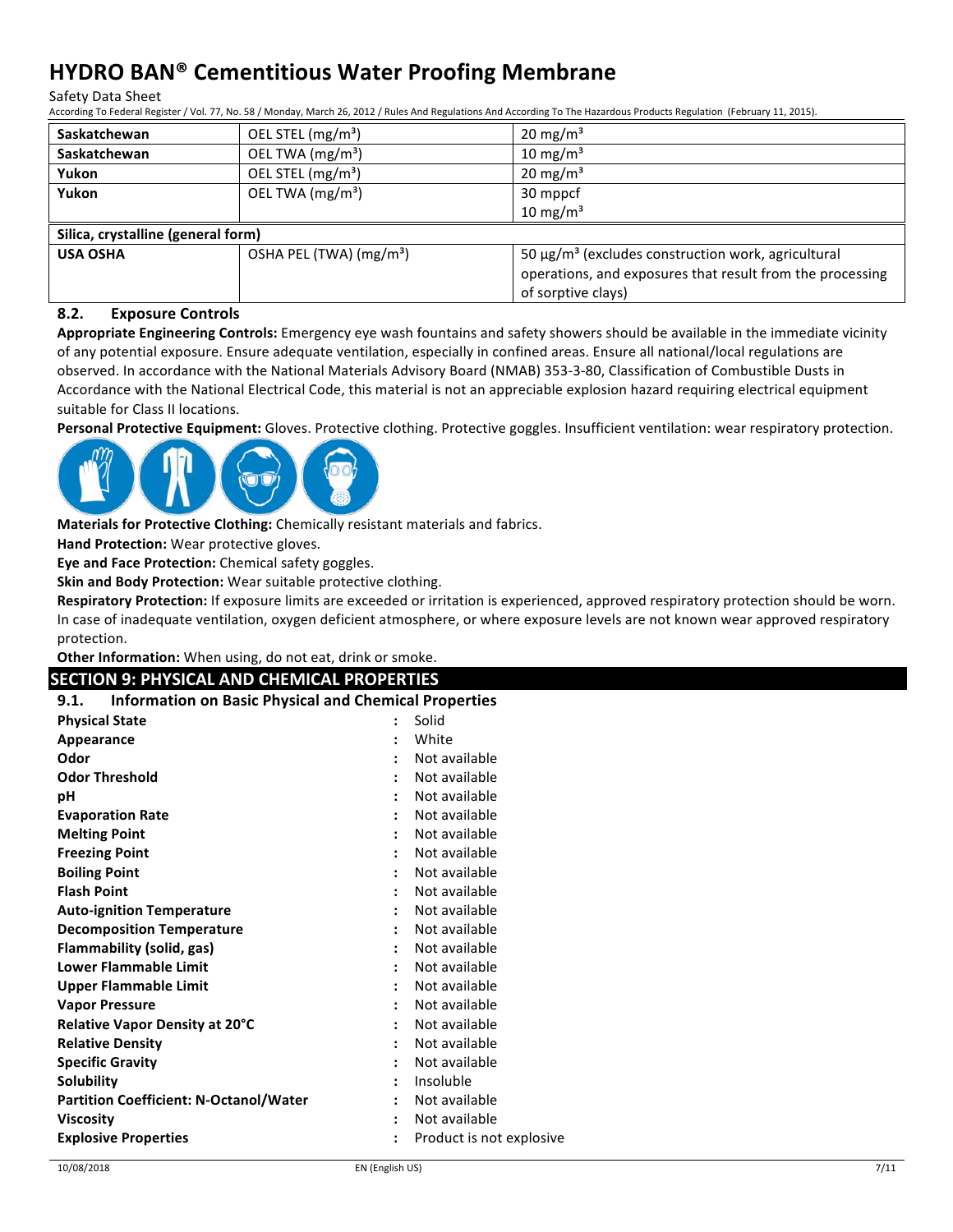Safety Data Sheet

According To Federal Register / Vol. 77, No. 58 / Monday, March 26, 2012 / Rules And Regulations And According To The Hazardous Products Regulation (February 11, 2015).

| Ignition sensitivity                        | 0.01 |
|---------------------------------------------|------|
| <b>Explosive sensitivity</b>                | 0.04 |
| <b>SECTION 10: STARILITY AND REACTIVITY</b> |      |

### **SECTION 10: STABILITY AND REACTIVITY**

**10.1.** Reactivity: Hazardous reactions will not occur under normal conditions.

**10.2. Chemical Stability:** Stable under recommended handling and storage conditions (see section 7).

**10.3.** Possibility of Hazardous Reactions: Hazardous polymerization will not occur.

**10.4.** Conditions to Avoid: Direct sunlight, extremely high or low temperatures, and incompatible materials.

**10.5. Incompatible Materials:** Strong acids, strong bases, strong oxidizers.

**10.6.** Hazardous Decomposition Products: None expected under normal conditions of use.

#### **SECTION 11: TOXICOLOGICAL INFORMATION**

#### **11.1.** Information on Toxicological Effects - Product

**Acute Toxicity (Oral): Not classified** 

**Acute Toxicity (Dermal):** Not classified

**Acute Toxicity (Inhalation): Not classified** 

**LD50 and LC50 Data: Not available** 

**Skin Corrosion/Irritation:** Causes skin irritation.

**Eye Damage/Irritation:** Causes serious eye damage.

**Respiratory or Skin Sensitization:** May cause an allergic skin reaction.

**Germ Cell Mutagenicity: Not classified** 

**Carcinogenicity:** May cause cancer.

**Specific Target Organ Toxicity (Repeated Exposure):** Causes damage to organs through prolonged or repeated exposure.

**Reproductive Toxicity: Not classified** 

**Specific Target Organ Toxicity (Single Exposure):** May cause respiratory irritation.

**Aspiration Hazard: Not classified** 

**Symptoms/Injuries After Inhalation:** Dust may be harmful or cause irritation. Irritation of the respiratory tract and the other mucous membranes.

**Symptoms/Injuries After Skin Contact:** May cause an allergic skin reaction. Redness, pain, swelling, itching, burning, dryness, and dermatitis.

**Symptoms/Injuries After Eye Contact:** Causes permanent damage to the cornea, iris, or conjunctiva.

**Symptoms/Injuries After Ingestion:** Ingestion may cause adverse effects.

**Chronic Symptoms:** May cause cancer by inhalation. Causes damage to organs through prolonged or repeated exposure (inhalation). Repeated exposure to respirable (airborne) crystalline silica dust will cause lung damage in the form of silicosis.

#### **11.2. Information on Toxicological Effects - Ingredient(s)**

**LD50 and LC50 Data:** 

| Quartz (14808-60-7)                                |                                                 |
|----------------------------------------------------|-------------------------------------------------|
| LD50 Oral Rat                                      | > 5000 mg/kg                                    |
| <b>LD50 Dermal Rat</b>                             | > 5000 mg/kg                                    |
| Calcium oxide (1305-78-8)                          |                                                 |
| LD50 Oral Rat                                      | $>$ 2000 mg/kg                                  |
| <b>LD50 Dermal Rabbit</b>                          | > 2500 mg/kg                                    |
| Magnesium oxide (MgO) (1309-48-4)                  |                                                 |
| LD50 Oral Rat                                      | 3870 mg/kg                                      |
| Quartz (14808-60-7)                                |                                                 |
| <b>IARC Group</b>                                  | 1                                               |
| <b>National Toxicology Program (NTP) Status</b>    | Known Human Carcinogens.                        |
| <b>OSHA Hazard Communication Carcinogen List</b>   | In OSHA Hazard Communication Carcinogen list.   |
| Silica, crystalline (general form)                 |                                                 |
| <b>IARC Group</b>                                  | 1                                               |
| <b>National Toxicology Program (NTP) Status</b>    | Known Human Carcinogens.                        |
| <b>OSHA Hazard Communication Carcinogen List</b>   | In OSHA Hazard Communication Carcinogen list.   |
| <b>OSHA Specifically Regulated Carcinogen List</b> | In OSHA Specifically Regulated Carcinogen list. |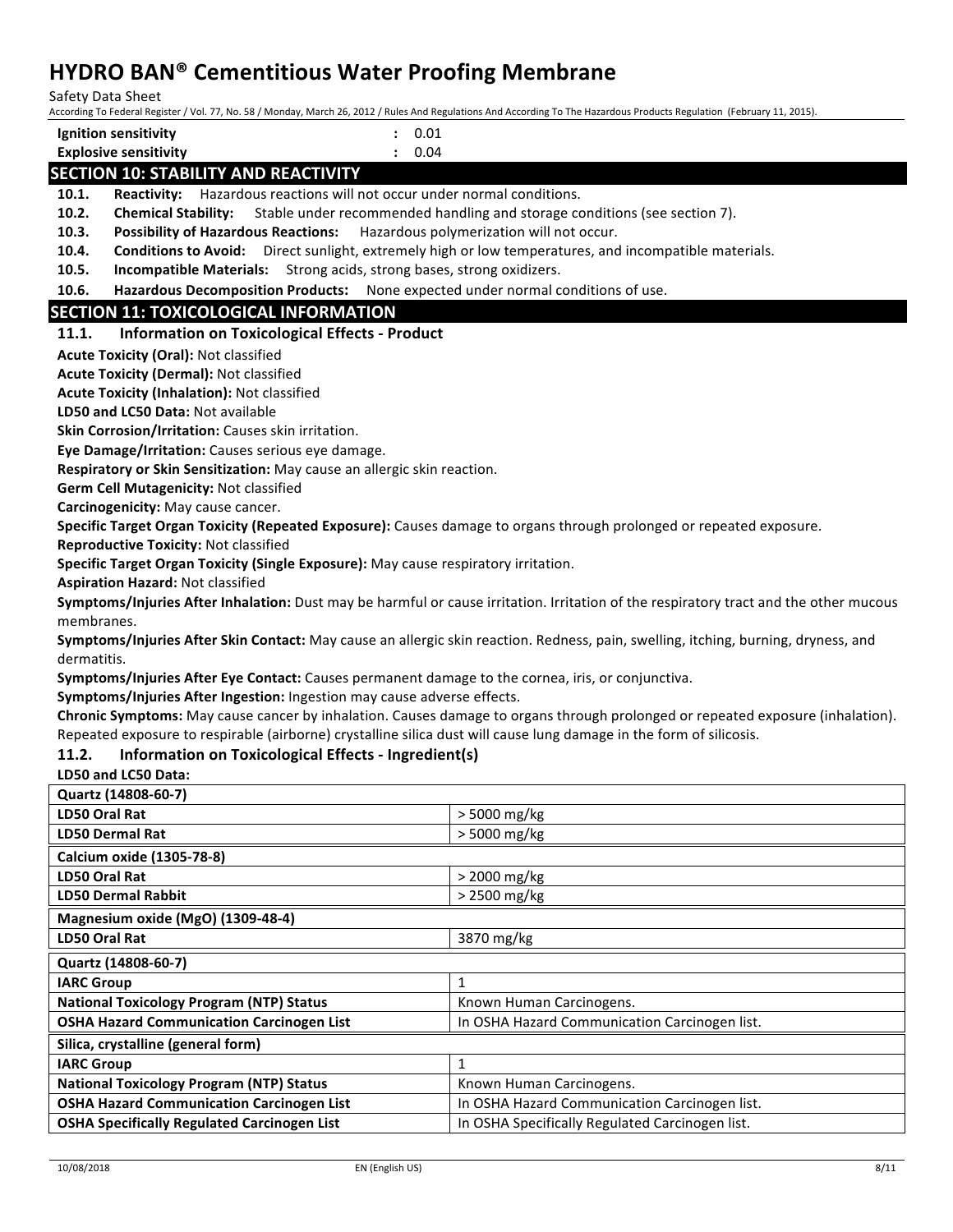Safety Data Sheet

According To Federal Register / Vol. 77, No. 58 / Monday, March 26, 2012 / Rules And Regulations And According To The Hazardous Products Regulation (February 11, 2015).

| <b>SECTION 12: ECOLOGICAL INFORMATION</b><br>12.1.<br><b>Toxicity</b><br>Ecology - General: Not classified.<br>Calcium oxide (1305-78-8) |  |  |  |
|------------------------------------------------------------------------------------------------------------------------------------------|--|--|--|
|                                                                                                                                          |  |  |  |
|                                                                                                                                          |  |  |  |
|                                                                                                                                          |  |  |  |
| LC50 Fish 1                                                                                                                              |  |  |  |
| 50.6 mg/l                                                                                                                                |  |  |  |
| 12.2.<br><b>Persistence and Degradability</b>                                                                                            |  |  |  |
| LATICRETE® Cementitious Water Proofing Membrane                                                                                          |  |  |  |
| <b>Persistence and Degradability</b><br>Not established.                                                                                 |  |  |  |
| 12.3.<br><b>Bioaccumulative Potential</b>                                                                                                |  |  |  |
| <b>HYDRO BAN® Cementitious Water Proofing Membrane</b><br><b>Bioaccumulative Potential</b><br>Not established.                           |  |  |  |
|                                                                                                                                          |  |  |  |
| Calcium oxide (1305-78-8)                                                                                                                |  |  |  |
| <b>BCF Fish 1</b><br>(no bioaccumulation)                                                                                                |  |  |  |
| 12.4.<br><b>Mobility in Soil</b><br>Not available                                                                                        |  |  |  |
| <b>Other Adverse Effects</b><br>12.5.                                                                                                    |  |  |  |
| <b>Other Information:</b> Avoid release to the environment.                                                                              |  |  |  |
| <b>SECTION 13: DISPOSAL CONSIDERATIONS</b>                                                                                               |  |  |  |
| Waste treatment methods<br>13.1.                                                                                                         |  |  |  |
| Waste Disposal Recommendations: Dispose of contents/container in accordance with local, regional, national, territorial, provincial,     |  |  |  |
| and international regulations.                                                                                                           |  |  |  |
| Additional Information: Container may remain hazardous when empty. Continue to observe all precautions.                                  |  |  |  |
| Ecology - Waste Materials: Avoid release to the environment.                                                                             |  |  |  |
| <b>SECTION 14: TRANSPORT INFORMATION</b>                                                                                                 |  |  |  |
| The shipping description(s) stated herein were prepared in accordance with certain assumptions at the time the SDS was authored,         |  |  |  |
| and can vary based on a number of variables that may or may not have been known at the time the SDS was issued.                          |  |  |  |
| In Accordance with DOT<br>14.1.<br>Not regulated for transport                                                                           |  |  |  |
| 14.2.<br>In Accordance with IMDG<br>Not regulated for transport                                                                          |  |  |  |
| 14.3.<br>In Accordance with IATA<br>Not regulated for transport                                                                          |  |  |  |
| 14.4.<br>In Accordance with TDG<br>Not regulated for transport                                                                           |  |  |  |
| <b>SECTION 15: REGULATORY INFORMATION</b>                                                                                                |  |  |  |
| 15.1.<br><b>US Federal Regulations</b>                                                                                                   |  |  |  |
| <b>HYDRO BAN® Cementitious Water Proofing Membrane</b>                                                                                   |  |  |  |
| <b>SARA Section 311/312 Hazard Classes</b><br>Health hazard - Skin corrosion or Irritation                                               |  |  |  |
| Health hazard - Serious eye damage or eye irritation                                                                                     |  |  |  |
| Health hazard - Carcinogenicity                                                                                                          |  |  |  |
| Health hazard - Specific target organ toxicity (single or repeated exposure)                                                             |  |  |  |
| Quartz (14808-60-7)                                                                                                                      |  |  |  |
| Listed on the United States TSCA (Toxic Substances Control Act) inventory                                                                |  |  |  |
| Limestone (1317-65-3)                                                                                                                    |  |  |  |
| Listed on the United States TSCA (Toxic Substances Control Act) inventory                                                                |  |  |  |
| Calcium oxide (1305-78-8)                                                                                                                |  |  |  |
| Listed on the United States TSCA (Toxic Substances Control Act) inventory                                                                |  |  |  |
| Cement, portland, chemicals (65997-15-1)                                                                                                 |  |  |  |
| Listed on the United States TSCA (Toxic Substances Control Act) inventory                                                                |  |  |  |
| Magnesium oxide (MgO) (1309-48-4)                                                                                                        |  |  |  |
| Listed on the United States TSCA (Toxic Substances Control Act) inventory                                                                |  |  |  |
| 15.2.<br><b>US State Regulations</b>                                                                                                     |  |  |  |
| Quartz (14808-60-7)                                                                                                                      |  |  |  |
| U.S. - California - Proposition 65 - Carcinogens List<br>WARNING: This product contains chemicals known to the State of                  |  |  |  |
| California to cause cancer.                                                                                                              |  |  |  |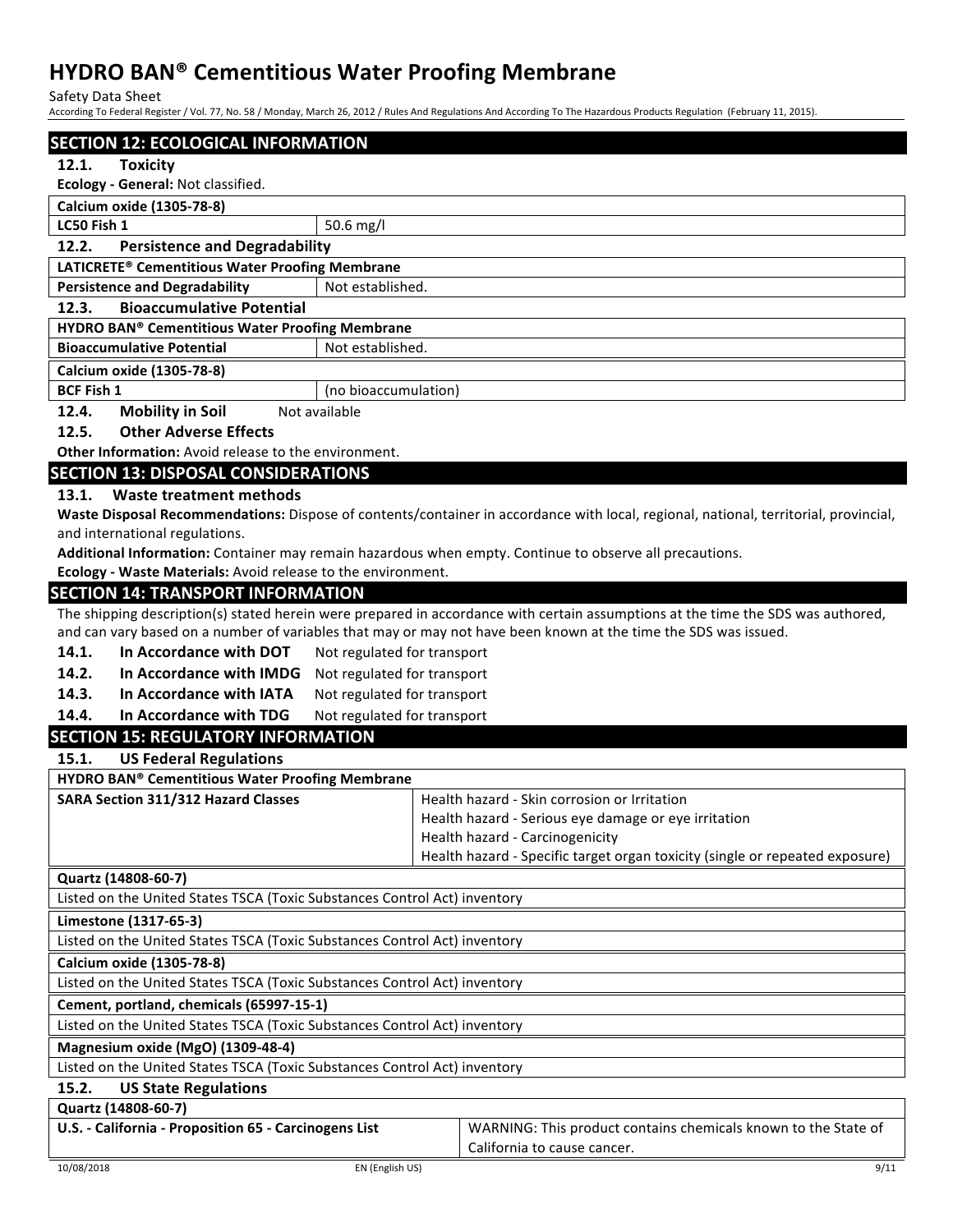Safety Data Sheet

According To Federal Register / Vol. 77, No. 58 / Monday, March 26, 2012 / Rules And Regulations And According To The Hazardous Products Regulation (February 11, 2015).

| Silica, crystalline (general form)                                               |                                                                                                                                                                |  |  |  |
|----------------------------------------------------------------------------------|----------------------------------------------------------------------------------------------------------------------------------------------------------------|--|--|--|
| U.S. - California - Proposition 65 - Carcinogens List                            | WARNING: This product contains chemicals known to the State of                                                                                                 |  |  |  |
|                                                                                  | California to cause cancer.                                                                                                                                    |  |  |  |
| Quartz (14808-60-7)                                                              |                                                                                                                                                                |  |  |  |
| U.S. - Massachusetts - Right To Know List                                        |                                                                                                                                                                |  |  |  |
| U.S. - New Jersey - Right to Know Hazardous Substance List                       |                                                                                                                                                                |  |  |  |
| U.S. - Pennsylvania - RTK (Right to Know) List                                   |                                                                                                                                                                |  |  |  |
| Limestone (1317-65-3)                                                            |                                                                                                                                                                |  |  |  |
| U.S. - Massachusetts - Right To Know List                                        |                                                                                                                                                                |  |  |  |
| U.S. - New Jersey - Right to Know Hazardous Substance List                       |                                                                                                                                                                |  |  |  |
| U.S. - Pennsylvania - RTK (Right to Know) List                                   |                                                                                                                                                                |  |  |  |
| Calcium oxide (1305-78-8)                                                        |                                                                                                                                                                |  |  |  |
| U.S. - Massachusetts - Right To Know List                                        |                                                                                                                                                                |  |  |  |
| U.S. - New Jersey - Right to Know Hazardous Substance List                       |                                                                                                                                                                |  |  |  |
| U.S. - Pennsylvania - RTK (Right to Know) List                                   |                                                                                                                                                                |  |  |  |
| Cement, portland, chemicals (65997-15-1)                                         |                                                                                                                                                                |  |  |  |
| U.S. - Massachusetts - Right To Know List                                        |                                                                                                                                                                |  |  |  |
| U.S. - New Jersey - Right to Know Hazardous Substance List                       |                                                                                                                                                                |  |  |  |
| U.S. - Pennsylvania - RTK (Right to Know) List                                   |                                                                                                                                                                |  |  |  |
| Magnesium oxide (MgO) (1309-48-4)                                                |                                                                                                                                                                |  |  |  |
| U.S. - Massachusetts - Right To Know List                                        |                                                                                                                                                                |  |  |  |
| U.S. - New Jersey - Right to Know Hazardous Substance List                       |                                                                                                                                                                |  |  |  |
| U.S. - Pennsylvania - RTK (Right to Know) List                                   |                                                                                                                                                                |  |  |  |
| Calcium sulfate hemihydrate (13397-24-5)                                         |                                                                                                                                                                |  |  |  |
| U.S. - New Jersey - Right to Know Hazardous Substance List                       |                                                                                                                                                                |  |  |  |
| U.S. - Pennsylvania - RTK (Right to Know) List                                   |                                                                                                                                                                |  |  |  |
| 15.3.<br><b>Canadian Regulations</b>                                             |                                                                                                                                                                |  |  |  |
| Quartz (14808-60-7)                                                              |                                                                                                                                                                |  |  |  |
| Listed on the Canadian DSL (Domestic Substances List)                            |                                                                                                                                                                |  |  |  |
| Limestone (1317-65-3)                                                            |                                                                                                                                                                |  |  |  |
| Listed on the Canadian NDSL (Non-Domestic Substances List)                       |                                                                                                                                                                |  |  |  |
| Calcium oxide (1305-78-8)                                                        |                                                                                                                                                                |  |  |  |
| Listed on the Canadian DSL (Domestic Substances List)                            |                                                                                                                                                                |  |  |  |
| Cement, portland, chemicals (65997-15-1)                                         |                                                                                                                                                                |  |  |  |
| Listed on the Canadian DSL (Domestic Substances List)                            |                                                                                                                                                                |  |  |  |
| Magnesium oxide (MgO) (1309-48-4)                                                |                                                                                                                                                                |  |  |  |
| Listed on the Canadian DSL (Domestic Substances List)                            |                                                                                                                                                                |  |  |  |
| Calcium sulfate hemihydrate (13397-24-5)                                         |                                                                                                                                                                |  |  |  |
| Listed on the Canadian DSL (Domestic Substances List)                            |                                                                                                                                                                |  |  |  |
|                                                                                  |                                                                                                                                                                |  |  |  |
| SECTION 16: OTHER INFORMATION, INCLUDING DATE OF PREPARATION OR LAST REVISION    |                                                                                                                                                                |  |  |  |
| 10/08/2018<br>Date of Preparation or Latest Revision<br><b>Other Information</b> |                                                                                                                                                                |  |  |  |
|                                                                                  | : This document has been prepared in accordance with the SDS requirements of the<br>OSHA Hazard Communication Standard 29 CFR 1910.1200 and Canada's Hazardous |  |  |  |
|                                                                                  | Products Regulations (HPR) SOR/2015-17.                                                                                                                        |  |  |  |
| <b>GHS Full Text Phrases:</b>                                                    |                                                                                                                                                                |  |  |  |

| Aquatic Acute 3 | Hazardous to the aquatic environment - Acute Hazard Category 3 |
|-----------------|----------------------------------------------------------------|
| Carc. 1A        | Carcinogenicity Category 1A                                    |
| Eye Dam. 1      | Serious eye damage/eye irritation Category 1                   |
| Skin Irrit. 2   | Skin corrosion/irritation Category 2                           |